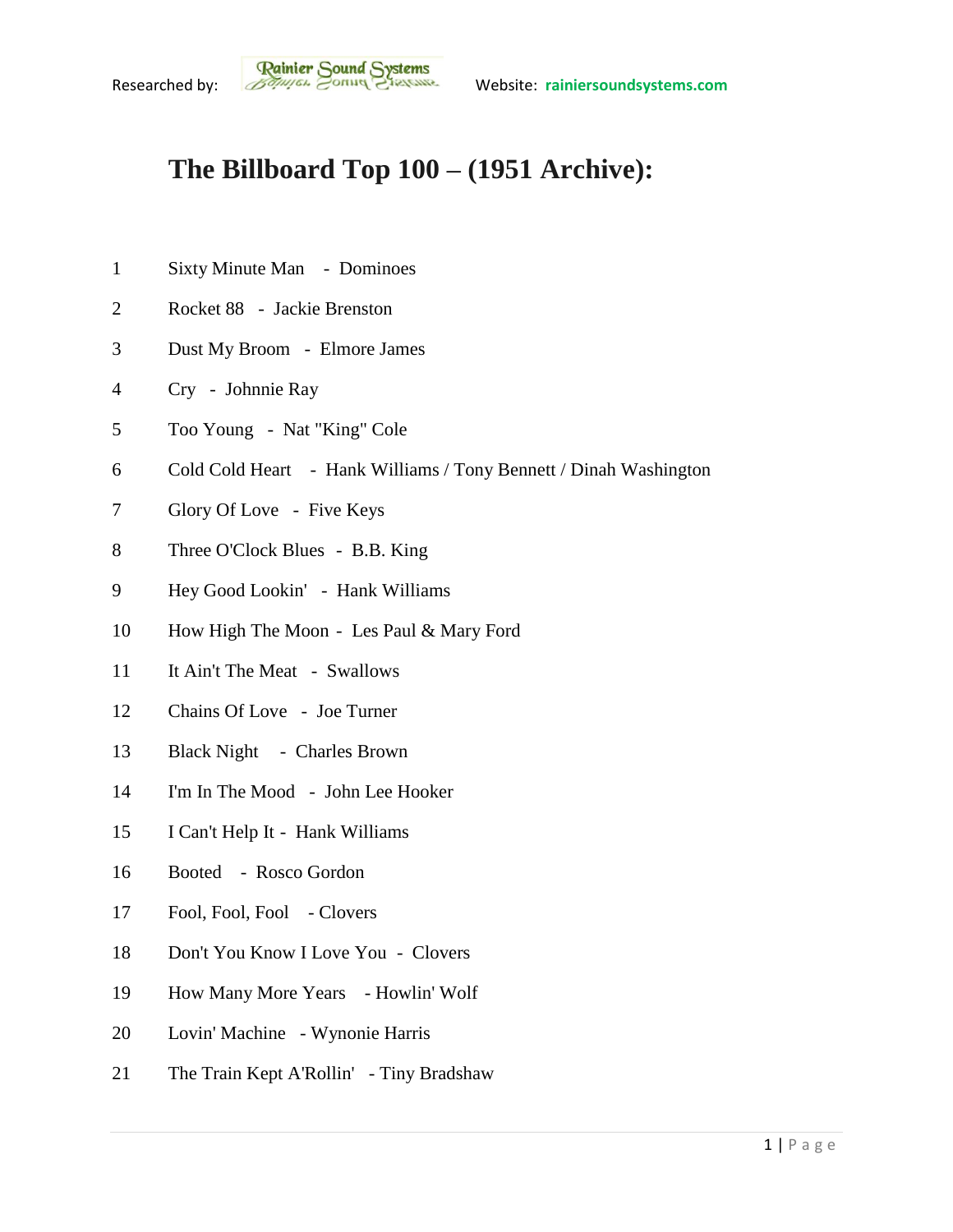**Rainier Sound Systems**<br>Researched by: *Bothuges* Conner Charantee Website: rainiersoundsystems.com

- I Got Loaded Peppermint Harris
- My Baby Left Me Arthur "Big Boy" Crudup
- Still A Fool Muddy Waters
- Unforgettable Nat "King" Cole
- Baby Please Don't Go Orioles
- Bloodshot Eyes Wynonie Harris
- Eyesight To The Blind Sonny Boy Williamson
- Long Distance Call Muddy Waters
- I Apologize Billy Eckstine
- The Little White Cloud That Cried Johnnie Ray
- Best Wishes Roy Milton
- Flamingo Earl Bostic
- Harbor Lights Dominoes
- T-99 Blues Jimmy Nelson
- Moanin' At Midnight Howlin' Wolf
- Tend To Your Business James Wayne
- Shouldn't I Know Cardinals
- Dear John Hank Williams
- Eternally Swallows
- My Reverie Larks
- Bar Room Blues Roy Brown
- Eyesight To The Blind Larks
- Where Are You (Now That I Need You) Mello-Moods
- Will You Be Mine Swallows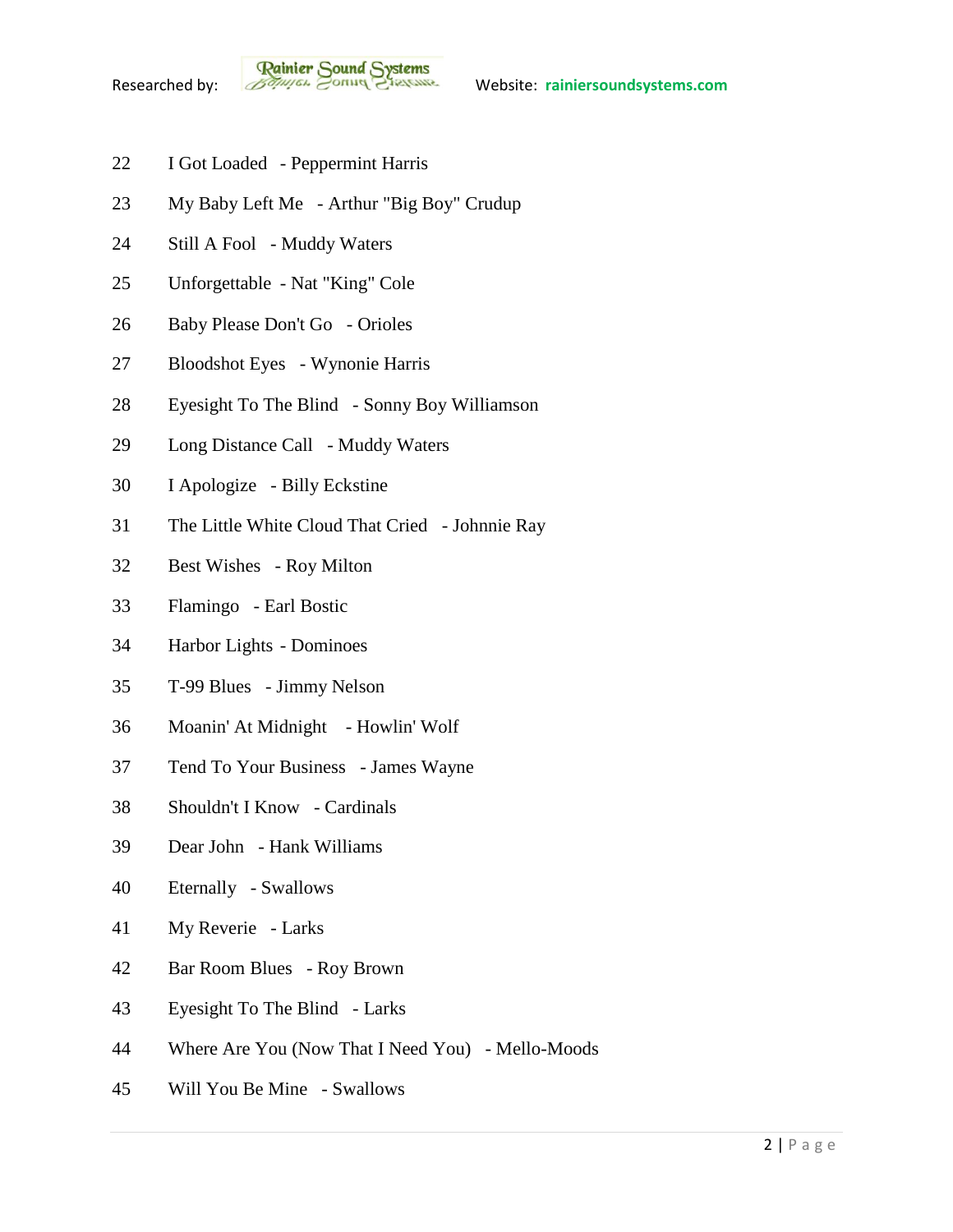- I Am With You Dominoes
- Pretty Baby Blues Tampa Red / Margie Day & the Griffin Brothers
- Walking The Chalk Line Tiny Bradshaw
- The Deacon Moves In Little Esther & the Dominoes
- Smooth Sailing Ella Fitzgerald
- The Blacksmith Blues Ella Mae Morse
- On Top Of Old Smoky Weavers
- Let's Rock A While Amos Milburn
- I'll Wait For You Ruth Brown
- Hey Little Girl John Godfrey Trio / Billy Wright
- I'm Waiting Just For You Lucky Millinder (Annisteen Allen/John Carol)
- Rockin' Chair Fats Domino
- Big Town Roy Brown
- Little Side Car Larks
- I Didn't Sleep A Wink Last Night Arthur Prysock
- Honey Bee Muddy Waters
- Do It If You Wanna Sonny Boy Williamson
- Rocket 88 Bill Haley & the Saddlemen
- I Know Ruth Brown
- Castle Rock Johnny Hodges & Big Al Sears
- The World Is In A Tangle Jimmy Rogers
- Don't Take Your Love Away From Me Joe Morris (Laurie Tate)
- I'm Gonna Dig Myself A Hole Arthur "Big Boy" Crudup
- I'm A Night Owl Lowell Fulson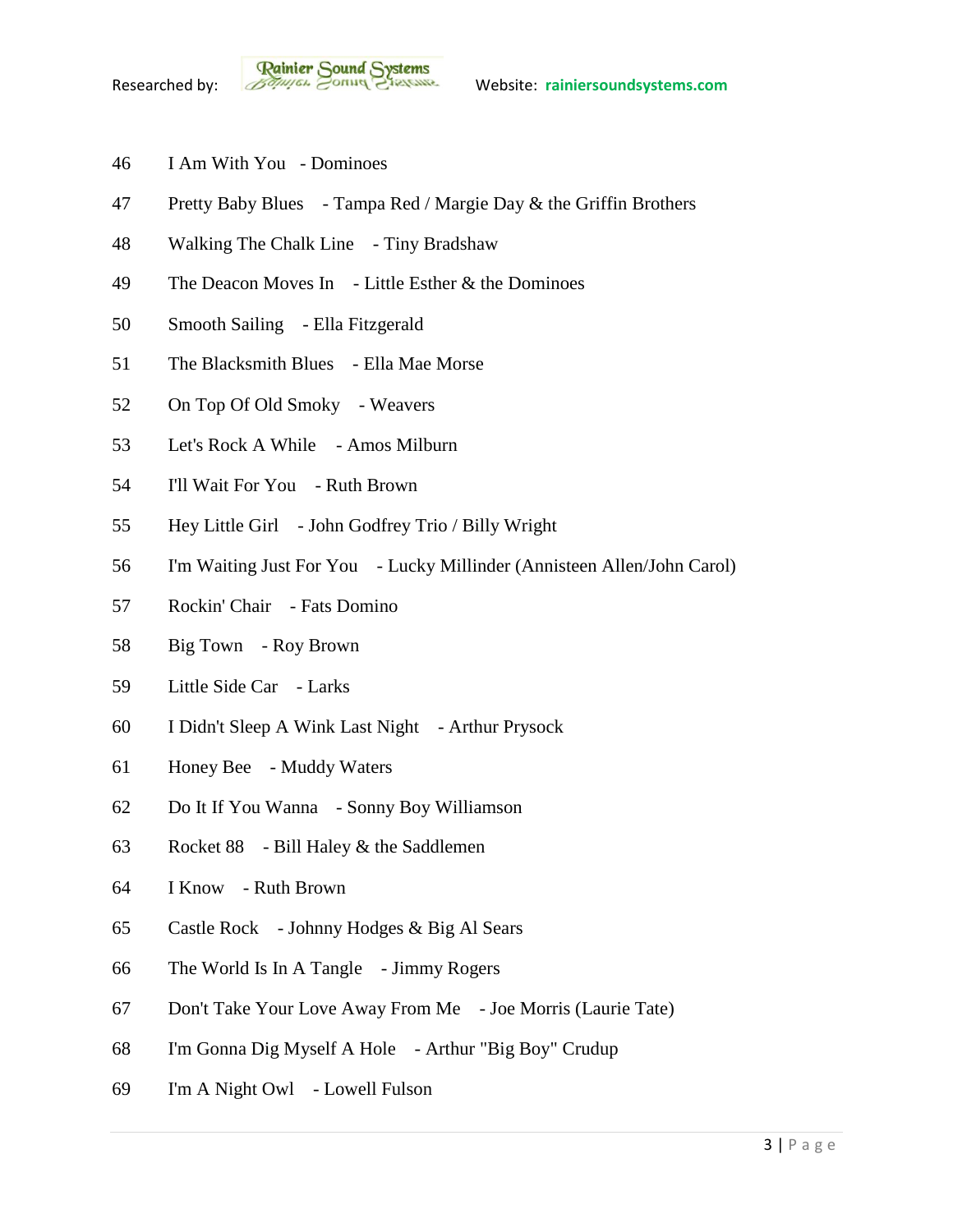- Cherokee Boogie Moon Mullican
- Junco Partner James Wayne
- Dearest Swallows
- Got You On My Mind John Greer
- Don't You Lie To Me Fats Domino
- Good Rockin' Man Roy Brown
- Slow Poke Pee Wee King
- Out In The Cold Again Dinah Washington & the Ravens
- The Chill Is On Joe Turner
- Seven Long Days Charles Brown
- All That Wine Is Gone Big Jay McNeely (Three Dots & a Dash)
- Baby, We're Really In Love Hank Williams
- The Wrong Yo-Yo Piano Red
- Weepin' And Cryin' Griffin Brothers (Tommy Brown)
- Money Blues Camille Howard
- My Real Gone Rocket Jackie Brenston
- Stacked Deck Billy Wright
- It's Later Than You Think Roy Milton
- Jesus Gave Me Water Soul Stirrers
- Heart And Soul Four Buddies
- All Nite Long Johnny Otis
- 91 Hold Me, Squeeze Me Orioles
- 92 What A Fool I Was Percy Mayfield
- Walk That Mess Tiny Bradshaw